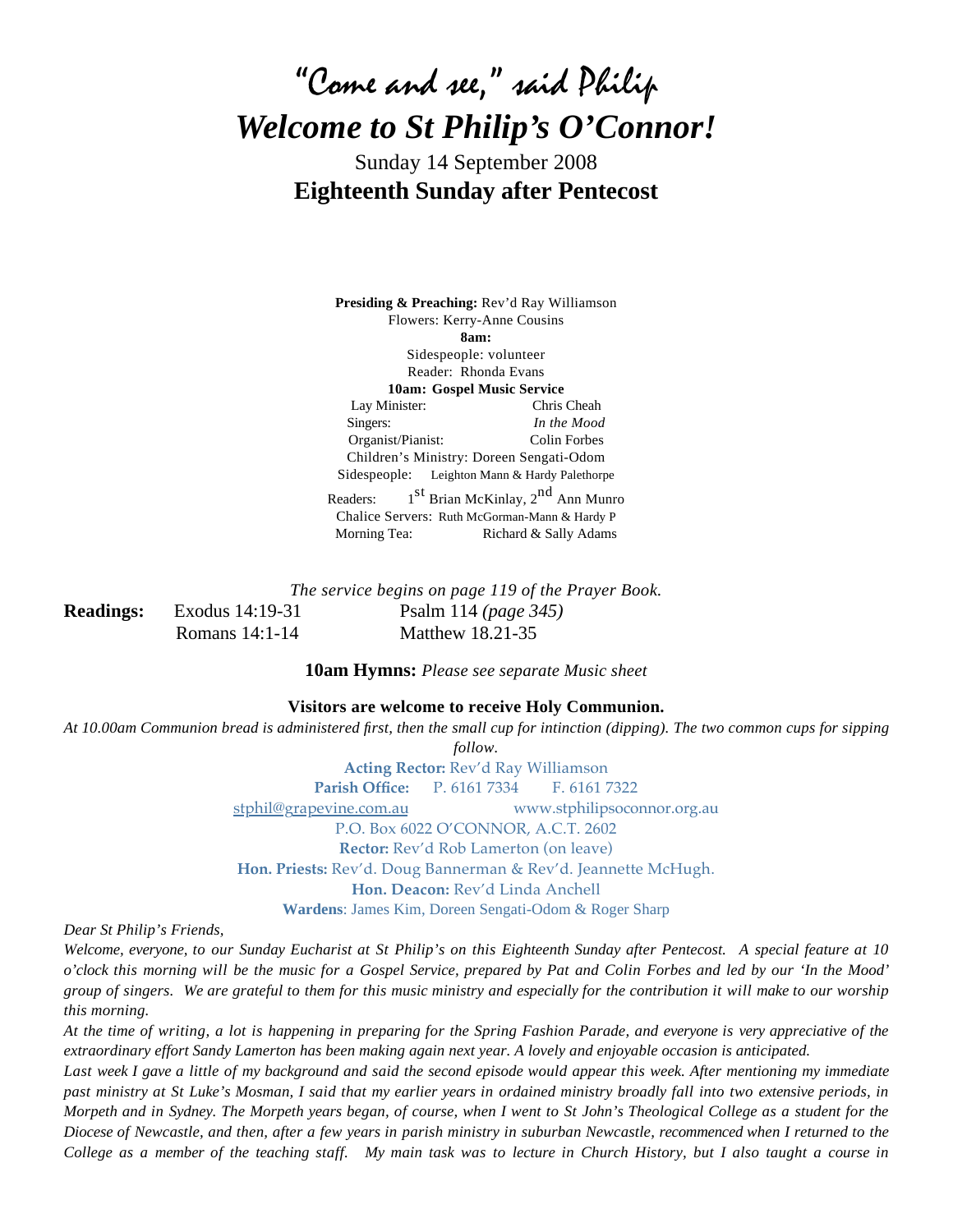*Philosophy of Religion and tutored in Theology. During those years I completed a M.A. degree at Newcastle University (in philosophy), and this led to a scholarship to do a Ph.D. (again in philosophy of religion), while I continued to live and teach at St John's. The year I began the Ph.D., a certain Rob Lamerton was a final year student at St John's. After the doctorate came six years as Rector of St James' Morpeth, with some of the teaching at the College continuing. That mix of parish ministry and theological education was very satisfying and those years were really fulfilling for me. However, this Morpeth connection ended with a move to Sydney for me to become the General Secretary of the NSW Ecumenical Council. But it is probably appropriate for me to keep that for the third instalment next week*

*Every blessing for this week, Ray Williamson*

*Dear St. Philip's Folks,*

 $\overline{\phantom{a}}$ 

\_\_\_\_\_\_\_\_\_\_\_\_\_\_\_\_\_\_\_\_\_\_\_\_\_\_\_\_\_\_

*Enjoy praising our Lord in today's Gospel service! A big thank you to the singers and musicians! Congratulations to Pandora's- another great fashion show yesterday! Once again this week, I met with Rob briefly. I am expecting that he will extend his sick leave for a further two months and then review his progress after that. Please pray for Rob, Sandy and his medical advisers as they make decisions about his care and treatment. At the end of October, the Synod will meet to elect our new Bishop; pray that the Lord will give wisdom in the selection. Love to all — James Kim, Rector's Warden*

#### **Morning Tea roster**

New helpers needed to serve morning tea once a month after the Sunday 10.00am service. Please speak to James, or call 6161

6352. Thank you.

# **WHAT'S ON @ ST PHILIP'S**

#### **Retiring Offering** in September is for **Nungalinya College**

**Sunday Home Group** will meet today at Denise Manley's home (14 Luehmann St, Page - 6254 2838) for lunch followed by a continued study from *Women of the Bible Speak to Women of Today*. All are welcome. Please speak to Rhonda (8 am), Ann or Denise (10 am) if you need transport.

#### **This Saturday, 20 September, 8am -12 noon Garage Sale @ Leighton & Ruth's**

House 4, Canberra Grammar School, Cnr Golden Grove & Alexander St RED HILL

Furniture & lots more, come and get a bargain!

**This Saturday, 20 September, 11am - 4-30pm St Philip's** Parish Quiet Day

at *The Gathering Place***,** Bancroft Street, Dickson.

Please join us for a time to be quiet and reflective together. There is a lovely walled garden with a labyrinth, a chapel, and places to sit and read and write. Come and go when you wish, hot and cold drinks provided, bring something to share for lunch. RSVP on the list in the Foyer. Contacts: Doug Bannerman, Jeannette McHugh or Linda Anchell.

**Next Sunday, 21 September, 10am: Children's inclusive Service**

Followed by a shared Lunch – please bring a plate to share!

#### **Saturday 11 October, 4.00pm Wedding of Jeannette McHugh and Terry Bell**

Followed by High Tea. Everyone is invited. If you wish to attend, please RSVP on the list in the Foyer. Definitely no presents,

but a plate of savoury or sweet finger food would be greatly appreciated, please note St Philip's Kindergarten is a Peanut Free

Zone!

#### **Sunday 26 October, following 10am Service Twilight Fair meeting**

For all Co-ordinators, so we can do all the final planning. BYO lunch.

**Saturday 15 November 3 – 7pm St Philip's Twilight Community Fair** PLEASE SEE TWILIGHT FAIR NOTICEBOARD IN FOYER

Weekly Offering/income needed to operate our Parish \$2000 per week, excludes rental income. Offerings received 24 August \$653.00 + EFT \$508 = \$1161 - **Shortfall \$839** Retiring offering – Nungalinya - \$70 Pandora's income 5 & 6 September \$556.30 - *Reserved for future development of the Parish*

# **THIS WEEK**